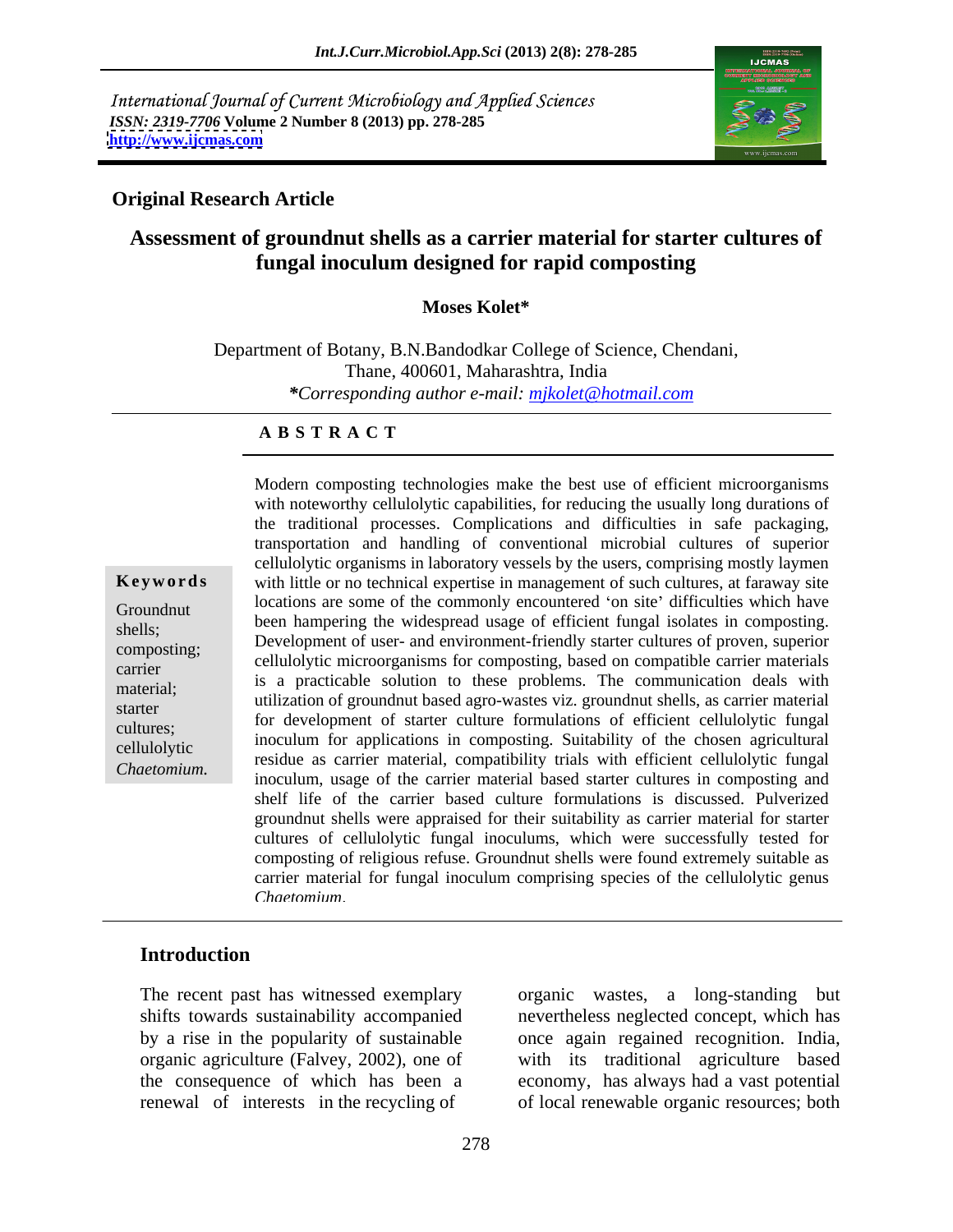(Gaur *et al.,* 1995) that can be profitably and crop production through recycling; a development of compatible carrier time-tested and environment friendly generated by its ever growing population. Composting has been advocated and utilization for preparation of organic manure not only provides essential plant nutrients and organic matter to soil, but also facilitates hygienic disposal of the

composting techniques, by employment product (Taiwo and Oso, 2004, Gautam *et al*., 2011). While both cellulolytic fungi as well as bacteria can effectively carry out **Materials and Methods** the process of composting, the fungi,<br>owing to their mycelial structure, are owing to their mycelial structure, are The groundnut residues selected for known to be more efficient. Some of the evaluation were abundantly available in hurdles encountered in the popularizing of the areas of study, viz. Mumbai (the composting technology, involving financial capital of India) and the efficient fungal organisms, are the safe adjoining city of Thane in the state of packaging and transportation of the starter inoculum to the end users; mostly of India. After procurement, they were comprising laymen and farm labourers, heated to  $80^{\circ}$ C for 4 hours; pulverized and having little or no expertise in brought to a uniform 20 mesh size sophistication required for handling of (Nakkeeran *et al*., 1997) as pre-treatment. laboratory fungal cultures. Suspensions, Fifteen grams of pre- treated carrier cultures and combinations of efficient materials in separate glass bottles of 100 inoculants, housed in conventional ml capacity each, were then adjusted to laboratory vessels, need effective 60% moisture (Mishra, 2002) with Reese

agricultural and agro- industrial wastes modification, facilitating packaging for utilized for enhanced soil improvement clientele. A few decades ago, the need for practice. The world is currently facing decomposer inoculants was felt (Subba herculean difficulties related to disposal of Rao, 1984), resulting in search and the tremendous quantities of wastes recognition of some classic carrier promoted as an effective and economical for rapid composting (Rasal and Patil, answer for dealing with solid organic 2001) are generally based on cereals; wastes (Hubbe *et al*., 2010). Their jowar grains being the material of choice wastes and residues, which would composting and there is plenty of scope otherwise cause pollution and sanitation for promotion of many more, better and hazards. cheaper carrier materials. The present Current research attention has been effective and user friendly carrier based dedicated to reducing the usually lengthy delivery system for efficient composting periods associated with conventional organisms. Groundnut wastes, namely, and exploitation of active decomposer for their suitability as carrier material for microorganisms to accelerate the process; starter cultures of cellulolytic fungal and also, on improving the quality of the inoculum designed forrapid composting safe transportation and usage by this development of compatible carrier materials for formulations of efficient materials (Smith, 1992). Carrier based formulations of efficient microorganisms as carrier (Nakasone *et al*., 2004). Scanty and scattered information exists on the hunt for novel carrier materials for starter cultures of cellulolytic inoculum for investigation was initiated to develop an shells in pulverized form, were evaluated of organic residues.

# **Materials and Methods**

Maharashtra, situated on the western coast  ${}^{0}C$  for 4 hours; pulverized and brought to a uniform 20 mesh size 60% moisture (Mishra, 2002) with Reese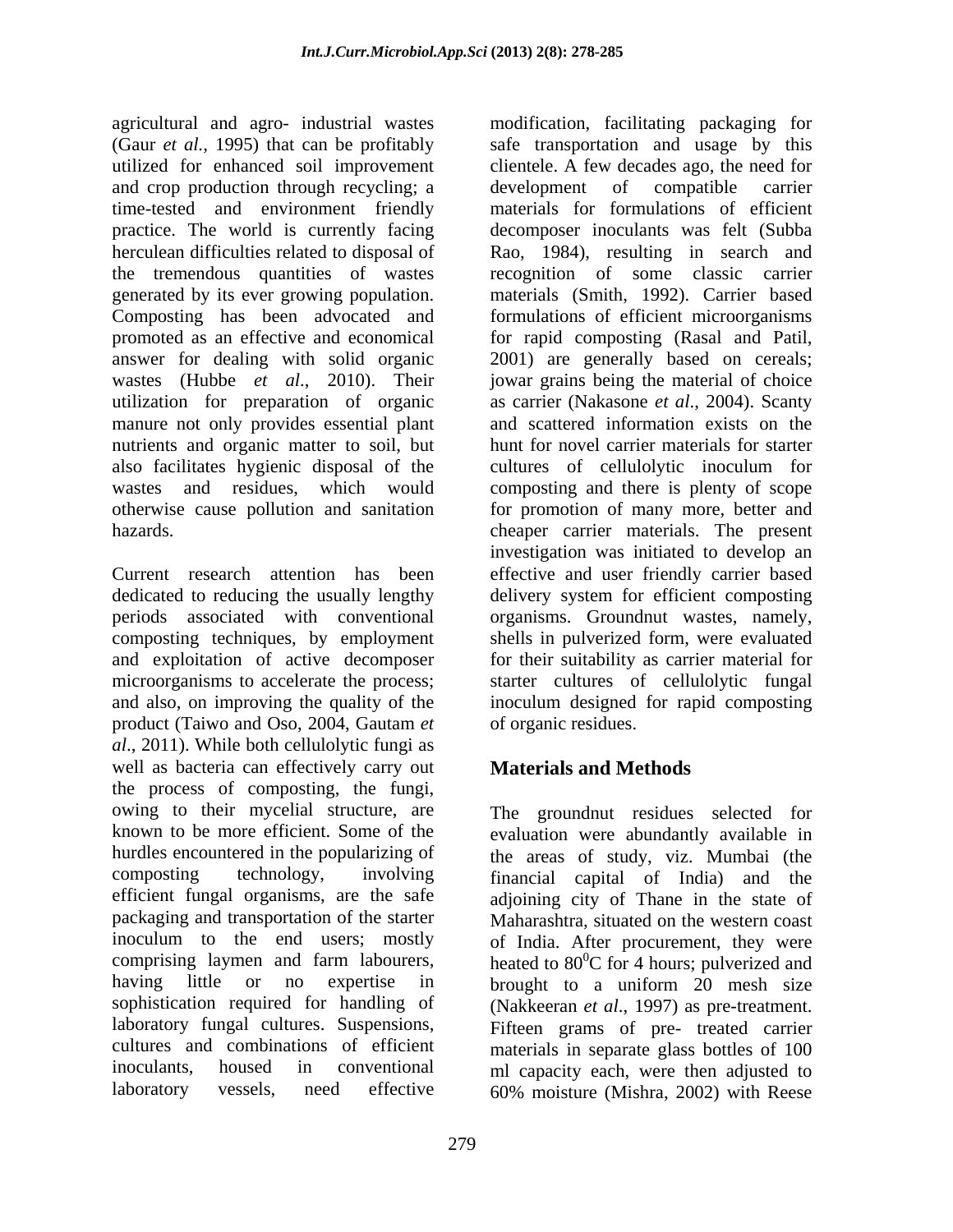liquid medium, and autoclaved at 20 lbs **Results and Discussion** psi pressure for 1 hour followed, on cooling, by inoculation with 2ml of spore Groundnut being a prominent crop and experiment was carried out in triplicate with control. Five superior isolates, belonging to the cellulolytic genus *globosum* Kunze*, C.crispatum* Fuckel *, C.nigricolor* Ames *and C. virginicum* cellulosic samples (Kolet, 2009; 2010a-c) were capped under aseptic conditions and

On completion of the incubation period, formulations were stored for a period of 4 polythene bags (Sethi and Adhikary, 2012). At the end of this period, 200 ascomata each, of the respective isolates, growing on the carrier material were<br>groundnut shells displayed excellent plated out on PDA medium. Their ability of the growth and multiplication of the to grow out and form colonies was recorded and interpreted as viability of the

The starter cultures obtained, were used as test cultures for composting of religious refuse (floral wastes), carried out in the laboratory in triplicate with control. of the 5 isolates was mixed in equal 100g/100kg raw material. The progress was monitored for a period of 4 weeks.

## **Results and Discussion**

suspension  $(10^6 \text{ spores/ ml})$  of the commodity of trade in and around the spores/ ml) of the commodity of trade in and around the respective cellulolytic isolate. The areas of study, the carrier material selected *Chaetomium,* namely, *Chaetomium*  operations. Pre-treatment of the selected *C.olivaceum* Cooke and Ellis *,* accordance with the recommendations of Ames*,* isolated from various deteriorated pre-treated carrier material are presented were used as test inoculum. The bottles exhibited high organic matter and water incubated at room temperature  $(28^{\circ}\text{C})$  for<br>favourable for growth and multiplication 15 days, during which period the mycelial of cellulolytic inoculum. It satisfied the and ascomatal growths of the respective pre- requisites of a good carrier base; isolates on the carrier material were findings of which are in agreement with visually monitored and recorded. Malusa *et al*., (2012). The cellulolytic the carrier based starter culture material after the initial incubation period. months at room temperature in sealed inoculum on the carrier material is for the current study was abundantly available. Large quantities of groundnut shells are obtained during shelling carrier material was carried out in Wahal (1998).The characteristics of the in Table 1. The pre-treated material holding capacity; and a C: N ratio fungal inoculum was multiplied, maintained and stored in the carrier The pattern of initial 15 days growth of the presented in Table 2.

carrier based starter culture inoculum.<br>
carrier material with the starter organisms; Individual starter culture based inoculum proportions by weight and applied  $\omega$  below that, thereby including proper Carrier material comprising pulverized groundnut shells displayed excellent growth and multiplication of the cellulolytic fungal inoculum, which can be clearly interpreted as compatibility of the a phenomenon most probably due to the groundnut shells being rich in essential plant nutrients (Prasad and Kumar, 1998) and the favourable C: N ratio exhibited by them. There were no lump formations in the pulverized material throughout the period of study, thereby facilitating proper aeration and maintaining favourable conditions for growth.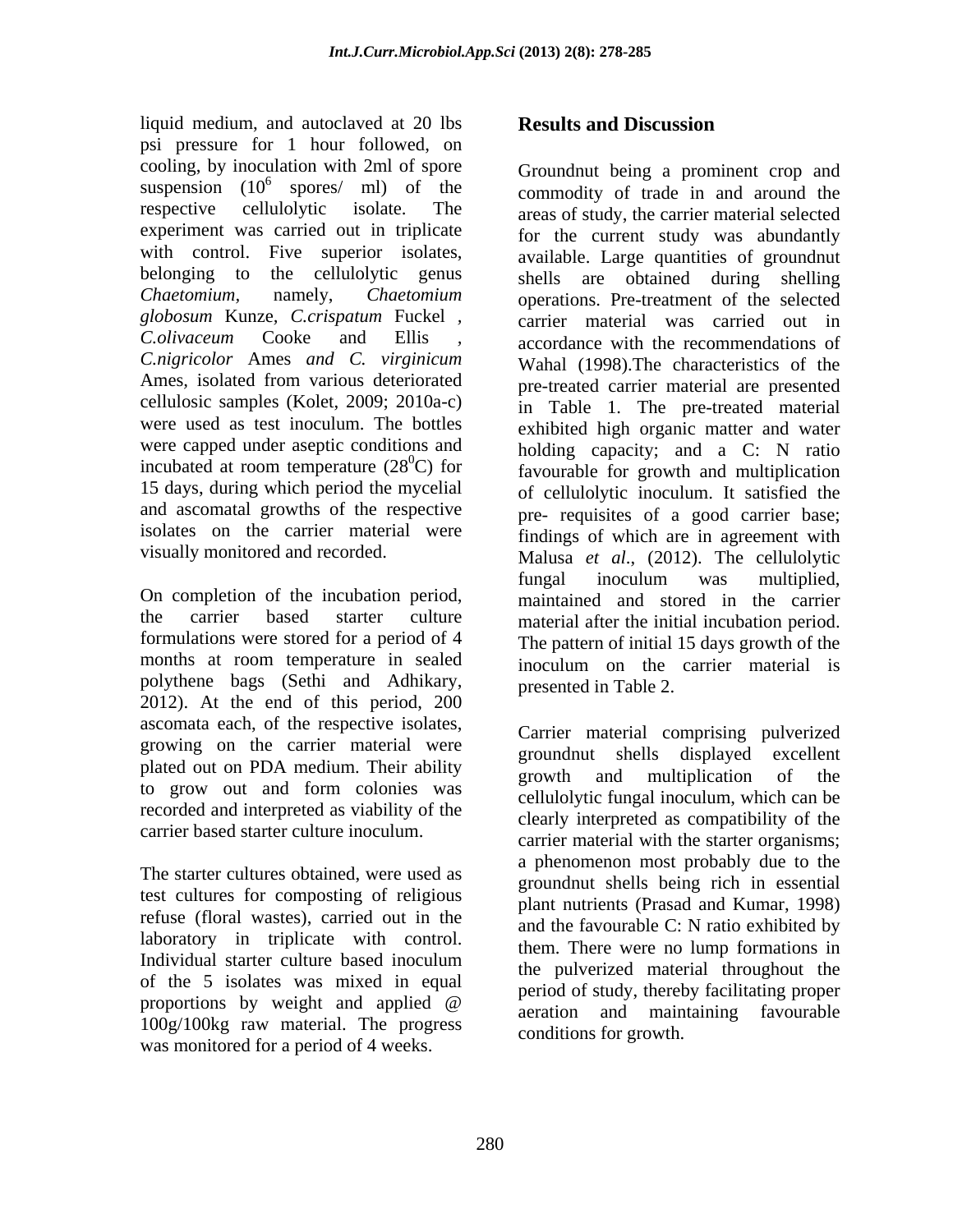| Characteristic          | <b>Carrier Material: Groundnut shells</b> |
|-------------------------|-------------------------------------------|
| Colour                  | Pale Brown                                |
| Texture                 | Fine powder                               |
| Particle size           | Passed through 20 mesh size               |
| Moisture $(\%)$         | 4.5                                       |
| Organic Matter (%)      | 71.02                                     |
| Organic Carbon (%)      | 41.20                                     |
| Nitrogen (%)            | 1.62                                      |
| C:N Ratio               | 25.4:1                                    |
| Water Holding           | 29.5                                      |
| Capacity (water held by |                                           |
| $10$ g sample) (ml)     |                                           |
| Effective water holding | 295                                       |
| capacity (%)            |                                           |

**Table.1** Characteristics of the Pre-treated Carrier Material

**Table.2** Fifteen days growth of test organisms on the carrier material for starter cultures

| <b>Test Organism</b> | <b>Pattern of growth on Groundnut shells</b> |                         |                   |
|----------------------|----------------------------------------------|-------------------------|-------------------|
|                      |                                              | $\overline{\mathsf{a}}$ | 15D<br><b>LJD</b> |
| Chaetomium globosum  | $+++/+$                                      | $+++/+$                 | +++/+++           |
| C. crispatum         | $+++/+$                                      | +++/+++                 | +++/+++           |
| C. olivaceum         | $++/+$                                       | +++/+++                 | +++/+++           |
| C. nigricolor        | $++/++$                                      | +++/+++                 | +++/+++           |
| C. virginicum        | $+++/-++$                                    | $+++/+++$               | +++/+++           |

Mycelial development/ ascomatal development; '-': absence of growth, '+': *poor*, '++': moderate,  $+++$ : rich growth

**Table.3** Viability of starter cultures based on groundnut shells after 120 days of storage

| <b>Test Organism</b>     | <b>Percent viability</b> $(\%)$ |
|--------------------------|---------------------------------|
| Chaetomium globosum      | 90.6                            |
| $\vert$ C. crispatum     | 94.8                            |
| $\mathcal C$ . olivaceum | 91.4                            |
| $\vert$ C. nigricolor    | 99.0                            |
| $\vert$ C. virginicum    | 98.6                            |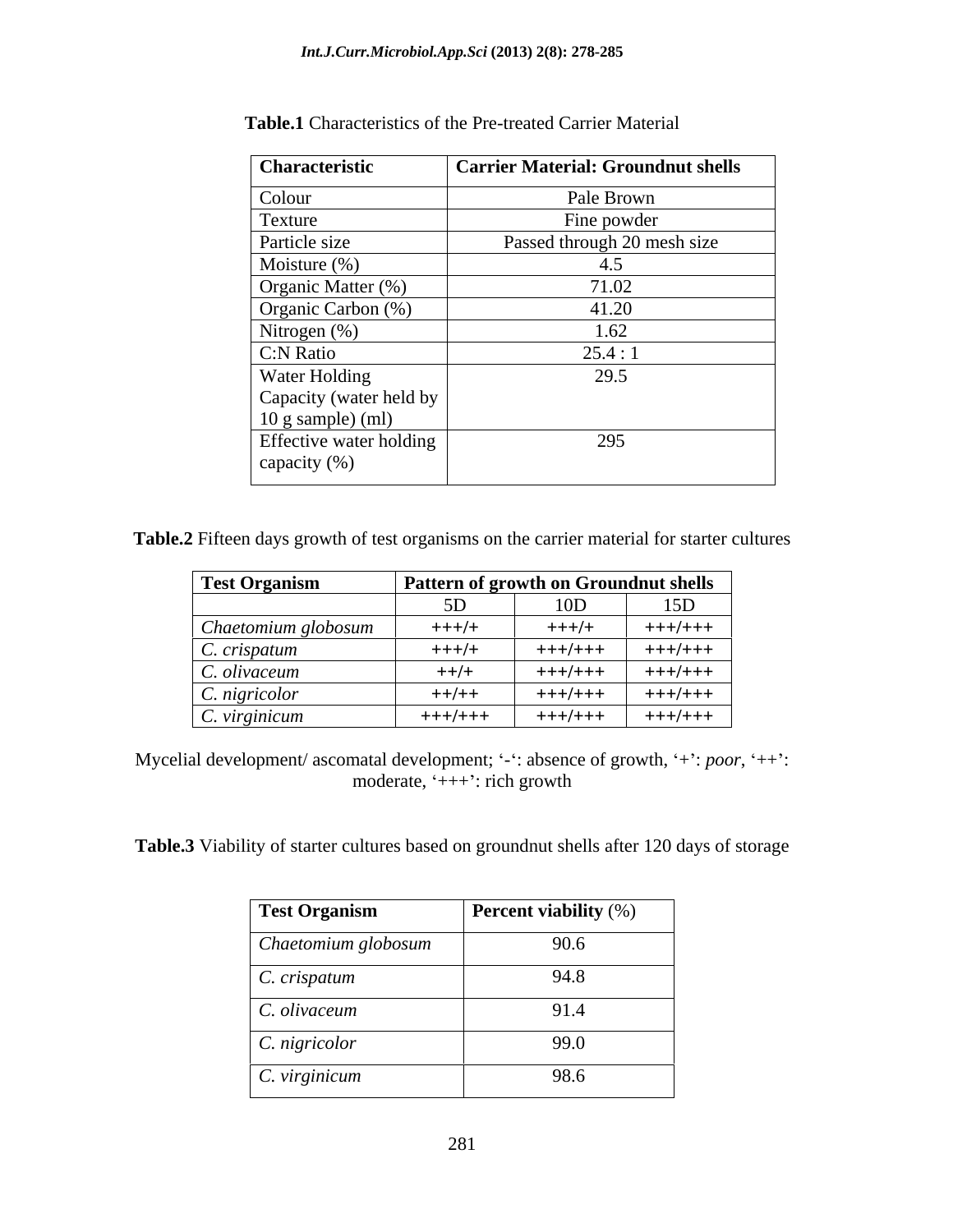fungal inoculum multiplied and was of viability of the inoculum after the period of storage. The findings are in (Covino *et al.*, 2010, Kaljeet *et al.*, 2011). conformity with those of Abdel-Kader *et* 

The application of starter cultures based grains are also the carrier material at the rate of  $100\alpha$  KKV, 2003). on the carrier material at the rate of 100g/ 100kg (1kg/ ton) raw composting material effected faster degradation of religious floral refuse vis-à-vis control set and brought about 75.60 per cent and 74.00 per availability, they are annually renewable,<br>cent reductions in volume and weight extremely cost-effective; their use cent reductions in volume and weight respectively, in the substrate, as against 43.26 per cent and 49.7 per cent respectively in the control set. The C: N ratio dropped by 37 per cent and narrowed and tavourable carbon: nitrogen ratio<br>down to 15.13 from the initial 24.05 in the makes them ideal substrates for mass down to 15.13 from the initial 24.05 in the composting period of 4 weeks as against a modest 11 per cent drop in the control set. The influence of the carrier based starter inoculum on the process of composting is presented in Table 4. The results are in

The shelf life of the starter cultures was agreement with Subba Rao (1997) and monitored after 4 months of storage. The Jusoh *et al*., (2013). A variety of carrier maintained in the favourable environment purposes (Yardin *et al*., 2000; Simons *et*  provided by the carrier material. Results *al*., 2012; Selvi, 2013). Presently, agro depicted in Table 3 reveal high percentage wastes are also being assessed as carriers *al*. (2012). of composting as well as, fungal materials have been evaluated for various microbial inoculant formulations (Covino *et al.*, 2010, Kaljeet *et al.*, 2011).<br>Lignite and peat based bacterial activators inoculants for composting, based on cereal grains are also available (Bashan, 1998; KKV, 2003).

> The utilization of agro-residues has multiple advantages. Apart from abundant availability, they are annually renewable, extremely cost-effective; their use revolves around simple processes and equipments and does not damage the environment. Their ligno-cellulosic nature and favourable carbon: nitrogen ratio makes them ideal substrates for mass production of cellulolytic inoculum for composting. While some amount of the groundnut residues may be put to some use, a major quantity is wasted or burned and the ash used as manure (CSIR, 1948).

|                           |            |      |       | <b>Compost sampling interval: 4 weeks</b> |                             | Reduction   Reduction   Reduction |                     |      |
|---------------------------|------------|------|-------|-------------------------------------------|-----------------------------|-----------------------------------|---------------------|------|
| Treatment                 | OC         |      | C: N  | Volume   Weight                           |                             | $\overline{\mathbf{m}}$ OC        | in volume in weight |      |
|                           |            | 170, | ratio | $\mathbf{(Cm}^{\sim})$                    | $\left( \mathbf{p} \right)$ | (70)                              | (%)                 | (%)  |
| Control:                  | 48.60 2.27 |      | 21.40 | 14595                                     | 2515                        | 10.59                             | 43.26               | 49.7 |
| only raw                  |            |      |       |                                           |                             |                                   |                     |      |
| material                  |            |      |       |                                           |                             |                                   |                     |      |
| Raw material $35.72$ 2.36 |            |      | 15.13 | 6275                                      | 1300                        | 34.28                             | 75.60               | 74.0 |
| $+$ carrier               |            |      |       |                                           |                             |                                   |                     |      |
| based starter             |            |      |       |                                           |                             |                                   |                     |      |
| inoculum                  |            |      |       |                                           |                             |                                   |                     |      |

**Table.4** Influence of the carrier based starter culture inoculum on hastening the process of composting of religious floral refuse

Initial values- OC: 54.36; N: 2.26; C:N ratio: 24.05; volume: 25725 cm<sup>3</sup>; weight: 5kg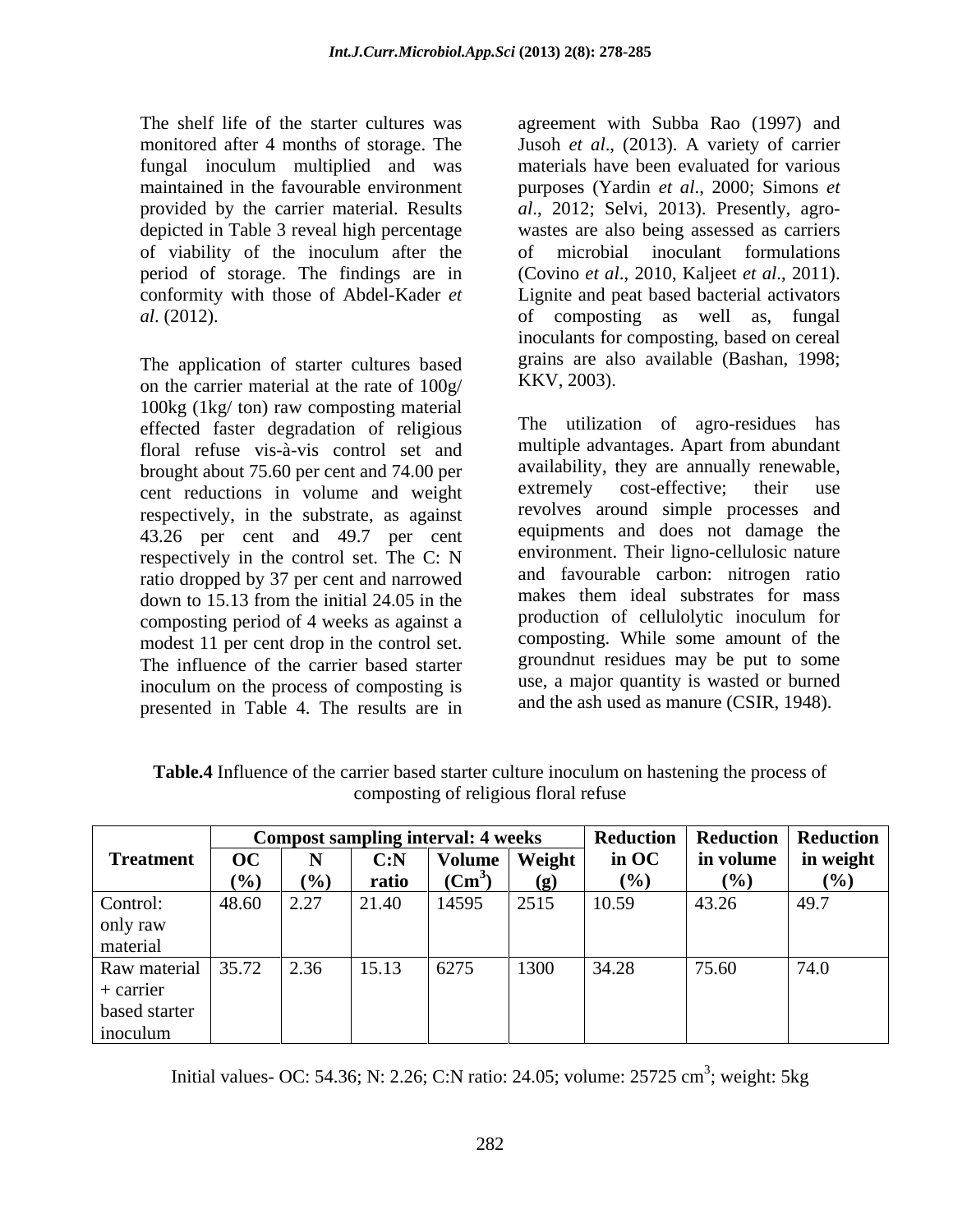Groundnut shells have also been used for **References** various purposes such as fodder (Aregheore, 2000, Ketkar, 2001), Abdel-kader, M.M., N.S. El-Mougy, industrial fuel (Srikanth *et al*., 2004), in manufacture of particle boards (Chawla, 1980), low cost adsorbent (Malik *et al*., 2007), soil conditioner and stabilizer (Zende, 2002; Oriola and Moses, 2010), substrate for production of enzyme (Couto and Sanroman, 2006) and as alternative Aregheore. E.M., 2000. Chemical source of carbon for growth of fungal cultures (Khetmaldas *et al*., 1984) among several other usages. The commercial usage of this substrate as a carrier material digestibility. Animal Feed Sci. for development of a delivery system of Technol. 85 (1-2): 99-109. fungal starter inoculum for composting is Bashan, Y., 1998. Inoculants of plant awaited. A delivery system comprising starter cultures for composting was developed from a novel carrier material  $770$ . namely groundnut shells, tested and found Chawla, J.S., 1980. Utilization of effective. Apart from gainfully utilizing this ligno-cellulosic residue which boards. Proc. RRAI Symp. Punjab otherwise is wasted, the cost-effective starter cultures would be beneficial in the Couto, S.R., and Sanroman, M.A. 2006. easy distribution of efficient starter cultures for faster composting. Groundnut shells were found to be extremely suitable as carrier material as shown by their compatibility with the cellulolytic fungal covino. S., K. Svobodova, M. inoculum. Cvancarova, A. D'Annibale, M.

The author gratefully acknowledges co-<br>bioavailability affect fungal Vidya Prasarak Mandal, Thane and the Principals, B N Bandodkar College and KVP College; Dr. V.P. Rao, Pune, Dr. Bagool; Dr. Thilagavathy Daniel and Dr CSIR., 1948. The Wealth of India (Raw David Ravindran, Gandhigram, Tamil Nadu as well as UGC for partly providing **Information Directorate**, New Delhi. financial support for this study.

# **References**

- M.D.E. Aly and Lashin, S.M. 2012. Long activity of stored formulated bio agents against some soil-borne plant pathogenic fungi causing root rot of some vegetables. J. App.Sci. Res. 8 (4): 1882-1892.
- Aregheore, E.M., 2000. Chemical composition and nutritive value of some tropical by-product feedstuffs for small ruminants - in vivo and in vitro digestibility. Animal Feed Sci. Technol. 85 (1-2): 99-109.
- growth-promoting bacteria for use in agriculture. Biotechnol. Adv. 16: 729- 770.
- Chawla, J.S., 1980. Utilization of lignocellulosic wastesfor pulp and Agri. Univ. Ludhiana: 39-56.
- Effect of two wastes from groundnut processing on laccase production and dye decolourization ability. J. Food Engineer. 73 (4): 388-393.
- **Acknowledgement**  E. Galli and Cajthami, T. 2010. operation and inspiration received from Covino, S., K. Svobodova, M. Cvancarova, A. D Annibale, M. Petruccioli, F. Federici, Z. Kresinova, Inoculum carrier and contaminant bioavailability affect fungal degradation performances of PAH contaminated solid matrices from a wood preservation plant. Chemosp. 79(8): 855-864.
	- Materials) Vol. I. Publications and Information Directorate, New Delhi. pp. 102.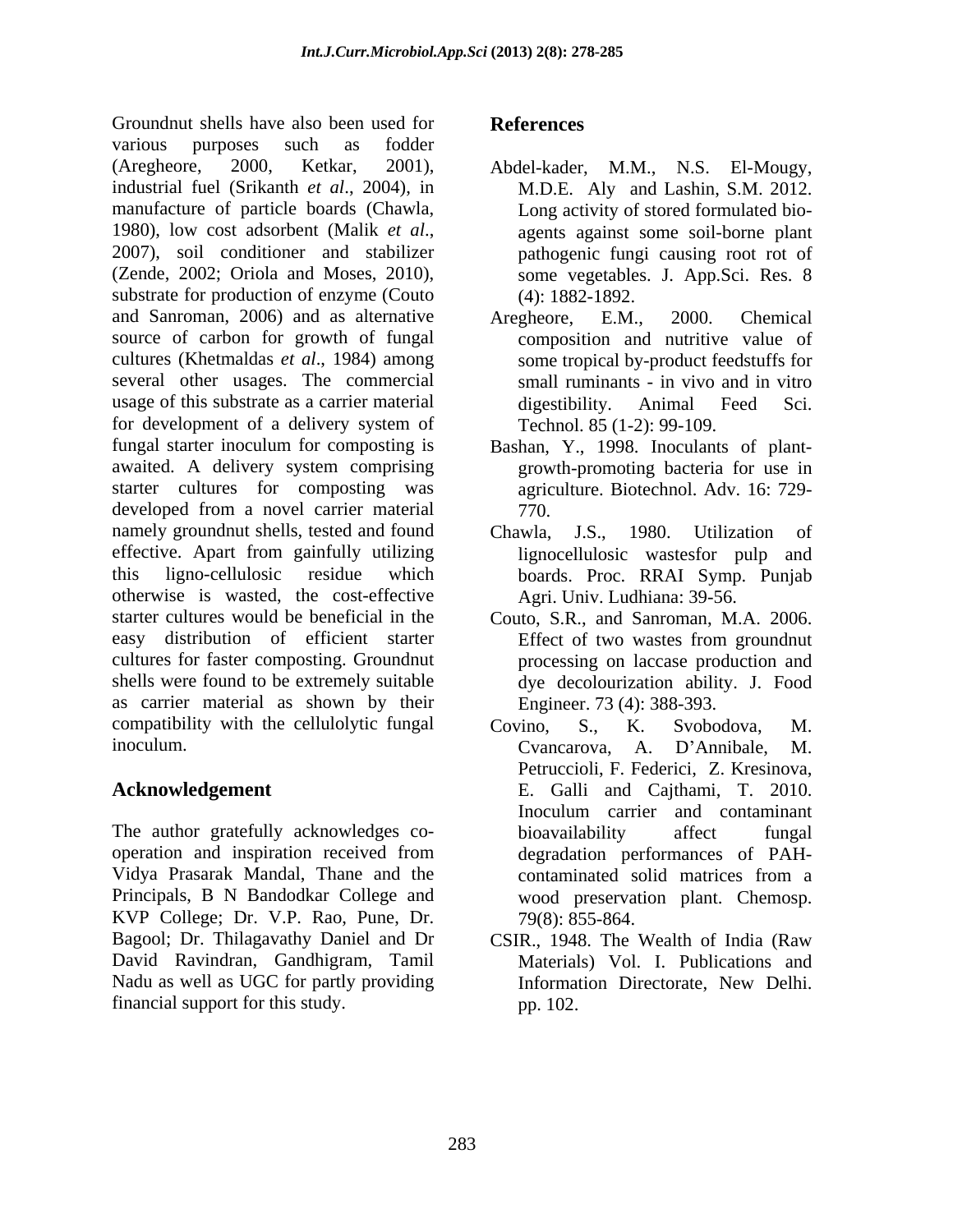- Falvey, L., 2002. The common agricultural heritage of India and Southeast Asia: a
- Gaur, A.C., S. Neelakantan and Dargan,
- Gautam, S.P., P.S. Bundela, A.K. Genus Chaetomium I. Bionano. Pandey, M.K. Awasthi and Sarsaiya, bioconversion agent of municipal solid
- Hubbe, M.A., M. Nazhad and Sanchez, C. to high-value soil amendments: a
- Jusoh, M.L.C., L.A. Manaf and Latiff, and its influence on compost quality.
- Kaljeet, S., F. Keyeo and Amir, H.G. Indian Standard specification for 2011. Influence of carrier materials Rhizobium. survivability of Rhizobial inoculant.
- Ketkar, C.M., 2001. Dushkalgrastha Baliraja. 32 (5): 43-44.
- 
- KKV., 2003. Krishi Dainandini-2003 *.*
- Kolet, Moses., 2009. Mycoflora associated 15: 415-428. with biodeterioration of paper from

Mumbai and Thane regions of Western India. Bionano. Frontier. 2(1): 68-70.

- different environmental reality. Asian Kolet, Moses. .2010a. Mycoflora Agri.History. 6(4): 295-313. associated with particle boards. Kolet, Moses. ,2010a. Mycoflora associated with particle boards. Bioinfolet. 7(3): 264-265.
- K.S. 1995. Organic Manures, ICAR, New Delhi. Analysis of Cellulolytic Activity of the Kolet, Moses. ,2010b. Quantitative Genus *Chaetomium* – I. Bionano. Frontier .3(2): 304-306.
- S. 2011. Isolation, identification and Kolet, Moses., 2010c. Quantitative cultural optimization of indigenous Analysis of Cellulolytic Activity of the fungal isolates as a potential Genus *Chaetomium* – II. Bionano. Kolet, Moses., 2010c. Quantitative Frontier. 3(2): 307-310.
- waste. Ann. Environ. Sci. 5: 23-34. Malik, R., D.S. Ramteke and Wate, S.R. 2010. Composting as a way to convert on groundnut shell waste based cellulosic biomass and organic waste powdered activated carbon. Waste. 2007. Adsorption of malachite green Manage. 27 (9): 1129-1138.
- review. BioResour. 5(4): 2808- 2854. Malusa,E., L. Sas-Paszi and Ciesielska, J. P.A. 2013. Composting of rice straw microorganisms inocula used as with effective microorganisms (EM) biofertilizers. Scient. World J. 2012: 2012. Technologies for beneficial microorganisms inocula used as 491206.
- Iranian. J. Environ. Health Sci. Mishra, B., 2002. Quality control of Engineer. 10: 17. biofertilizer and organic manures. and storage temperature on ORGANIC FARMING/ Indian Standard specification for <http://www.sameti.org/> ORGANIC FARMING/ Quality%20control%20bioferts-1.pdf
- Asian. J. Plant Sci. 10: 331-337. Nakasone, K.K., S.W. Peterson and Jong, janavaransathi aparamparik chara va of fungal cultures. In, Biodiversity of vairan mishrit poorna khadya Fungi: Inventory and monitoring (Unconventional fodder and complete methods (Mueller, G.M., Bills, G.F. food for famine affected animals). and Foster, M.S., Eds.). Elsevier S. 2004. Preservation and distribution Academic Press.
- Khetmaldas, M.B., S.N. Hasabnis, J.S. Nakkeeran, S., P. Sankar and Jeyarajan, Sardeshpande and Diwakar, M.P. R. 1997. Standardization of storage 1984. Soil fungi antagonistic to plant conditions to increase the shelf life of pathogens. Curr. Sci. 53: 862-863. *Trichoderma* formulations. J. Mycol. Pl.Pathol*.* 27(1): 60-63.
	- Dept. of Extn. Education, Konkan Oriola, F., and Moses, G. 2010. Groundnut Krishi Vidyapeeth (Agriculture shell ash stabilization of black cotton University), Dapoli, Maharashtra. soil. Electronic J. Geotechn. Engineer. soil. Electronic J. Geotechn. Engineer. 15: 415-428.